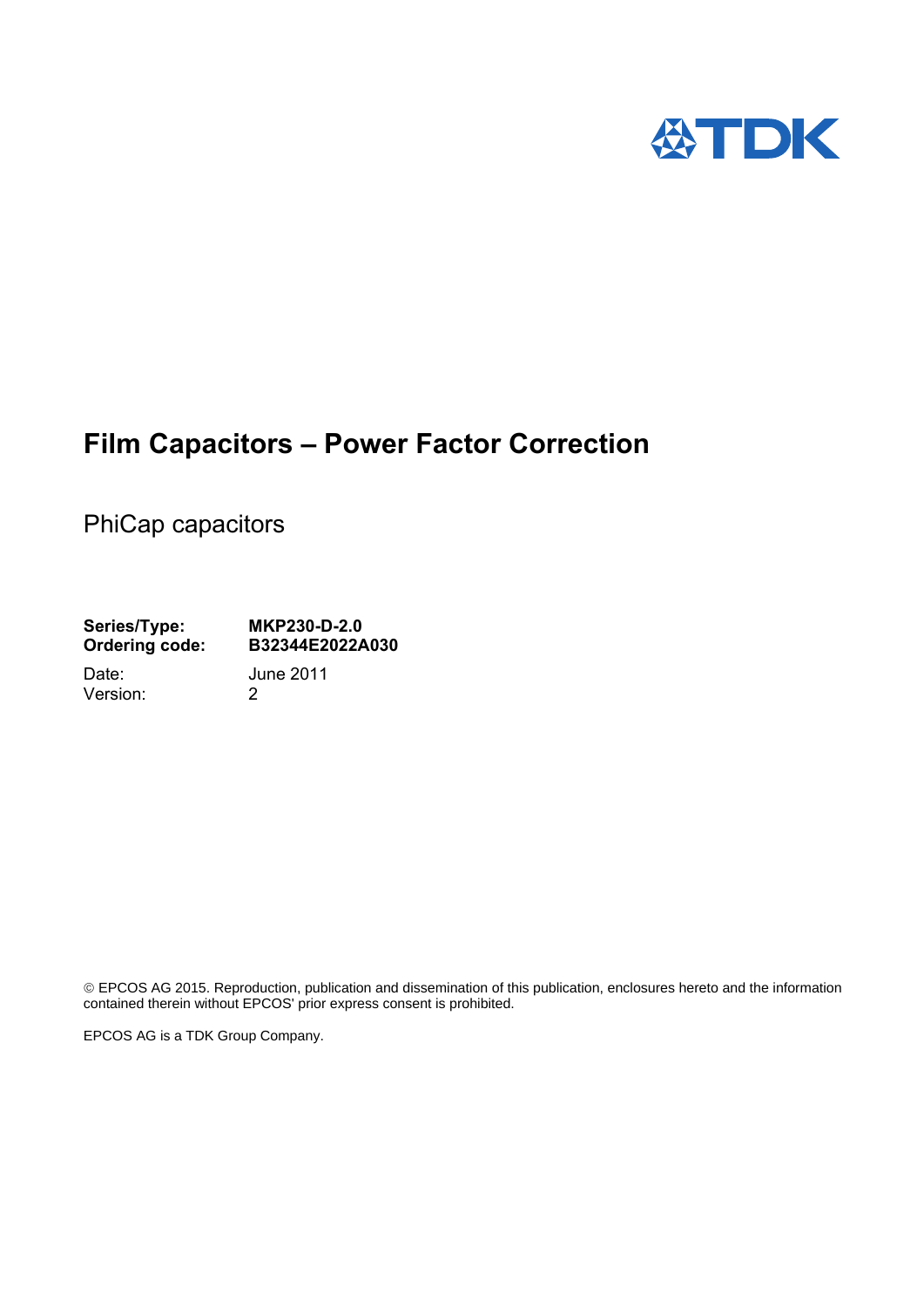# **Film Capacitors – Power Factor Correction B32344E2022A030**

### **PhiCap capacitors MKP230-D-2.0 MKP230-D-2.0**

#### **Construction**

- Dielectric: Polypropylene film
- Non-PCB, semi-dry biodegradable resin
- Extruded round aluminium can with stud
- Provided with ceramic discharge module
- $\blacksquare$  Triple safety system

#### **Features**

- Three-phase, delta connected
- Self-healing technology
- Naturally air cooled (or forced air cooling)
- Indoor mounting

#### **Typical applications**

For power factor correction

#### **Terminals**

■ Optimized capacitor safety terminals

#### **Mounting**

■ Threaded stud at bottom of can (max. torque for M12 = 10 Nm)



#### FILM PFC PM June 2011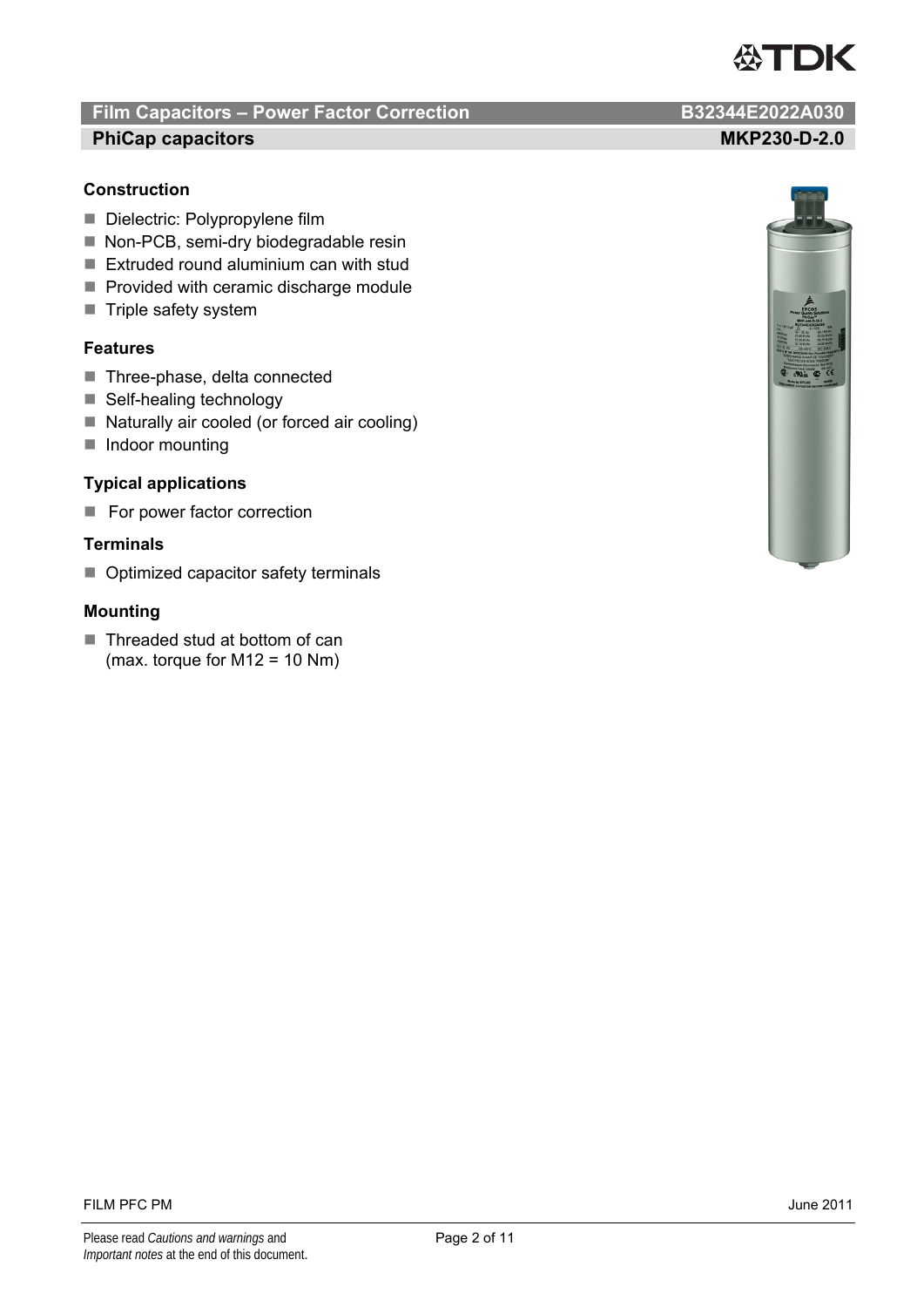

# **Film Capacitors – Power Factor Correction B32344E2022A030**

## **PhiCap capacitors MKP230-D-2.0 MKP230-D-2.0**

#### **Technical data and specifications**

| <b>Characteristics</b>  | MKP230-D-2.0        |          |  |
|-------------------------|---------------------|----------|--|
| Rated capacitance $C_N$ | $3 \times 42 \mu F$ |          |  |
| Tolerance               | $-5/110%$           |          |  |
| Connection              | D (Delta)           |          |  |
| Rated voltage $V_N$     | 230 V AC            |          |  |
| Rated frequency $f_N$   | 50 Hz               | 60 Hz    |  |
| Output                  | 2.0 kvar            | 2.4 kvar |  |
| Rated current $I_R$     | 5.0A                | 6.0A     |  |
| $tan δo$ (dielectric)   | 0.2 W / kvar        |          |  |
| $W_N$                   | 7 Ws                |          |  |
| $R_{\rm S}$             | 4.82 m $\Omega$     |          |  |

| <b>Maximum ratings</b>             |                                                                                                          |
|------------------------------------|----------------------------------------------------------------------------------------------------------|
| $V_{\text{max}}$ (up to 8 h daily) | 250 V AC                                                                                                 |
| $V_{\text{max}}$ (up to 1 min)     | 300 V AC                                                                                                 |
| Imax                               | Up to 1.5 x $I_R$ (A) including combined effects of harmonics,<br>overvoltages and capacitance tolerance |
| $I_{\rm S}$                        | 200 x $I_R(A)$                                                                                           |

| <b>Test data</b>             |                                |
|------------------------------|--------------------------------|
| $V_{TT}$                     | 500 V AC / 50 Hz during 10 s   |
| $V_{TC}$                     | 3 000 V AC / 50 Hz during 10 s |
| $*$ tan δ (50 Hz)            | $\leq$ 0.4 W / kvar            |
| * Without discharge resistor |                                |

### **Design data**

| Design data               |                                                                           |
|---------------------------|---------------------------------------------------------------------------|
| Dimensions (d x h)        | 75 x 138 mm                                                               |
| Weight approx.            | $0.4$ kg                                                                  |
| Impregnation              | Non-PCB, semi-dry biodegradable resin                                     |
| Fixing                    | Threaded bolt M12                                                         |
| Max. torque (AI can stud) | $10$ Nm                                                                   |
| Mounting position         | Upright<br>See "Maintenance and Installation Manual" for further details. |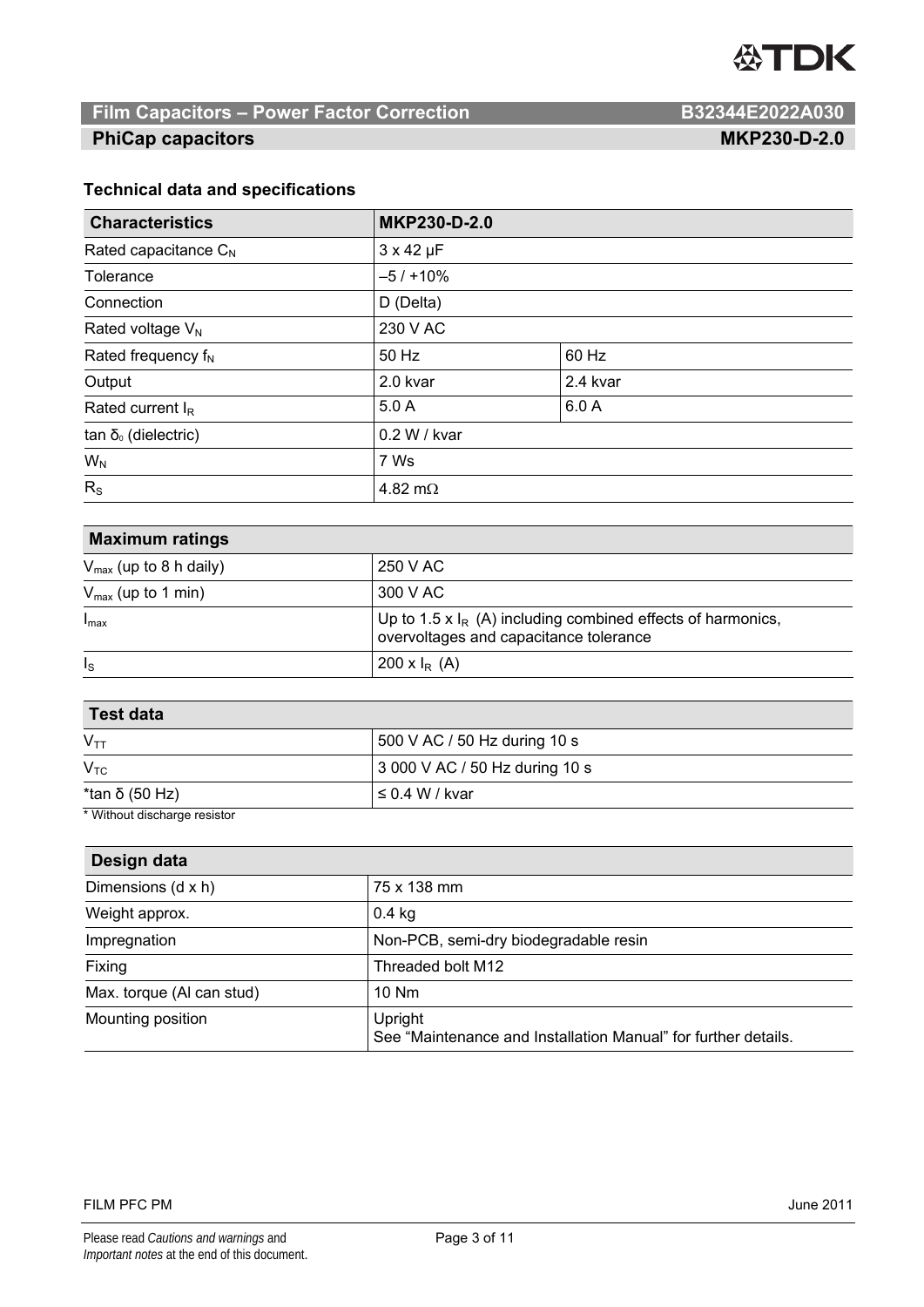## **Film Capacitors – Power Factor Correction B32344E2022A030**

## **PhiCap capacitors MKP230-D-2.0 MKP230-D-2.0**

| Climatic category -40/D                    |                  |                                |
|--------------------------------------------|------------------|--------------------------------|
| $\Theta$ min.                              | $-40$ °C         |                                |
| $\Theta$ max.                              | $+55^{\circ}$ C  |                                |
| Storage temperature                        | $-40 °C  +85 °C$ |                                |
| $\Theta$ hotspot,max                       | +85 °C           |                                |
| Maximum power loss at O <sub>ambient</sub> | P max.           | at $\Theta$ <sub>ambient</sub> |
|                                            | 0.8 W            | $+55$ °C                       |
|                                            | 0.5W             | +65 °C                         |
|                                            | 0.3W             | +75 °C                         |
|                                            | 0 W              | +85 °C                         |
| Humidity                                   | av. rel. $< 95%$ |                                |
| Degree of protection                       | <b>IP 20</b>     |                                |





0.0 0.5 1.0 1.5 2.0

**P max**

M ax. allowable current (rms) at specific ambient Temp. B32344E2022A030







FILM PFC PM June 2011

15

 $\ddot{\bullet}$ **amb**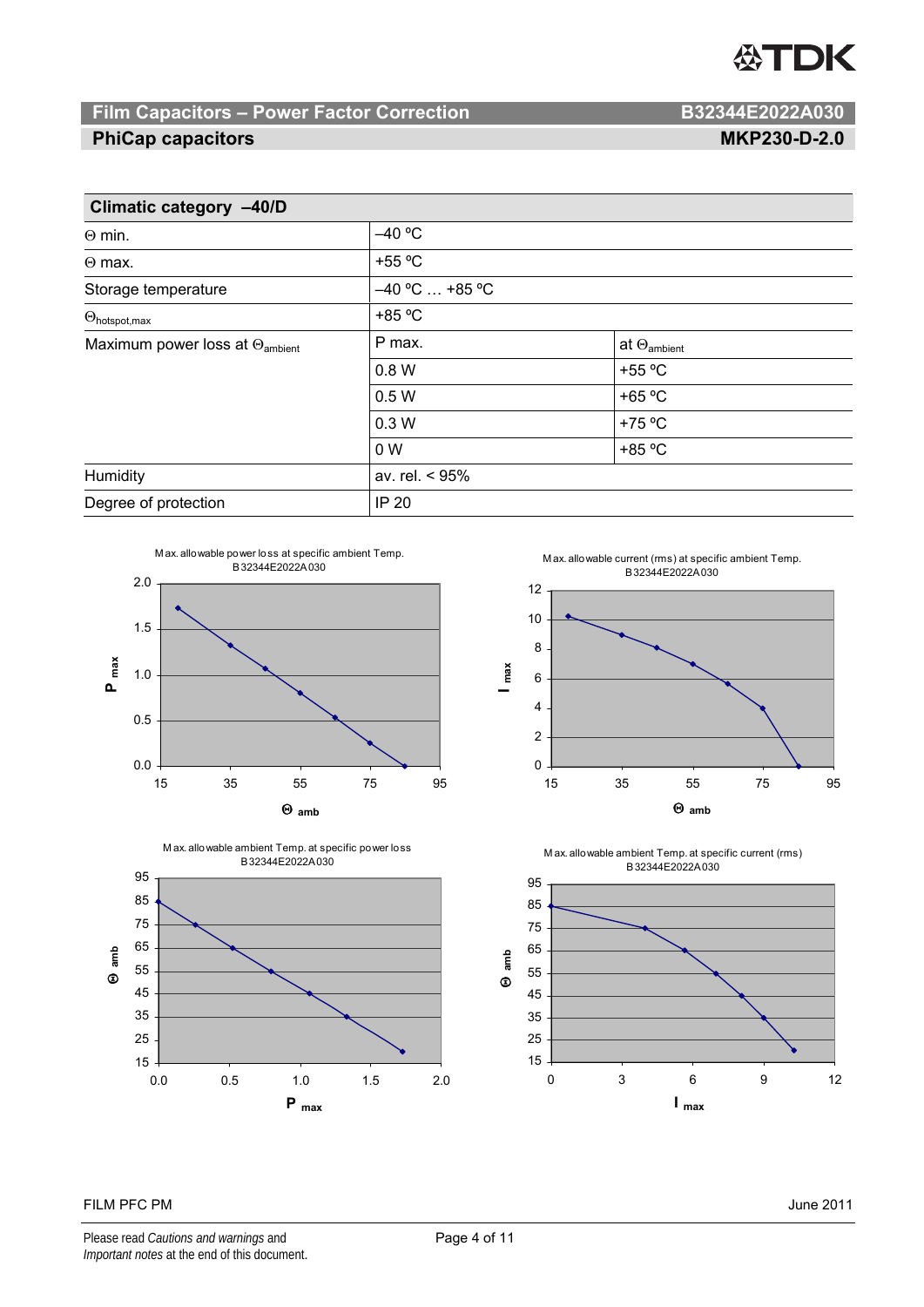# **Film Capacitors – Power Factor Correction B32344E2022A030**

# **PhiCap capacitors MKP230-D-2.0 MKP230-D-2.0**

| Mean life expectancy |                                                                                  |
|----------------------|----------------------------------------------------------------------------------|
| $t_{LD}$             | Up to 135 000 hours (temperature class $-40/C$ ); $\Theta_{HS} \le 70$ °C        |
|                      | Up to 100 000 hours (temperature class $-40/D$ ); $\Theta_{HS} \le 70 \degree C$ |

Max. 5000 switchings per year

| <b>Terminals</b>         |                          |  |
|--------------------------|--------------------------|--|
| Protection degree        | Isolated terminals, IP20 |  |
| Max. torque              | $1.2$ Nm                 |  |
| Terminal cross section   | 16 mm <sup>2</sup>       |  |
| Maximum terminal current | 50 A                     |  |
| Creepage distance (min.) | 12.7 mm                  |  |
| Clearance (min.)         | $9.6 \text{ mm}$         |  |

| <b>Safety</b>              |                             |  |
|----------------------------|-----------------------------|--|
| Mechanical safety          | Overpressure disconnector   |  |
| Max. short circuit current | (AFC: 10 kA)                |  |
| Discharge resistor time    | $\leq 60$ s to 50 V or less |  |
|                            |                             |  |

| <b>Reference standards</b>        |  |
|-----------------------------------|--|
| IEC 60831-1/2, UL 810-5th edition |  |

Certification: cUL file 106388; CSA file C22.2 N°190 MC #236094 (up to Ø 85 mm); GOST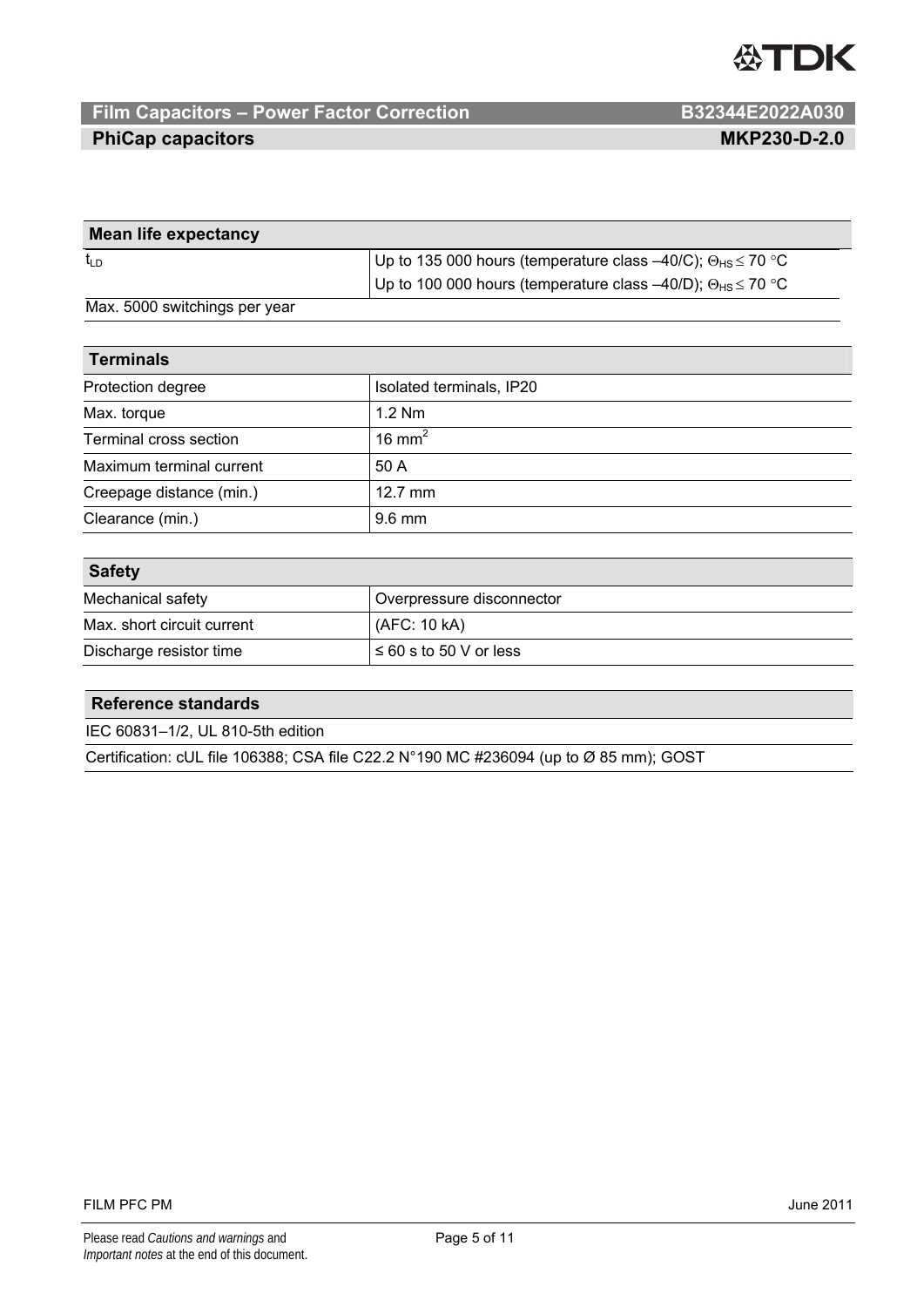**Film Capacitors – Power Factor Correction B32344E2022A030** 

# **PhiCap capacitors MKP230-D-2.0 MKP230-D-2.0**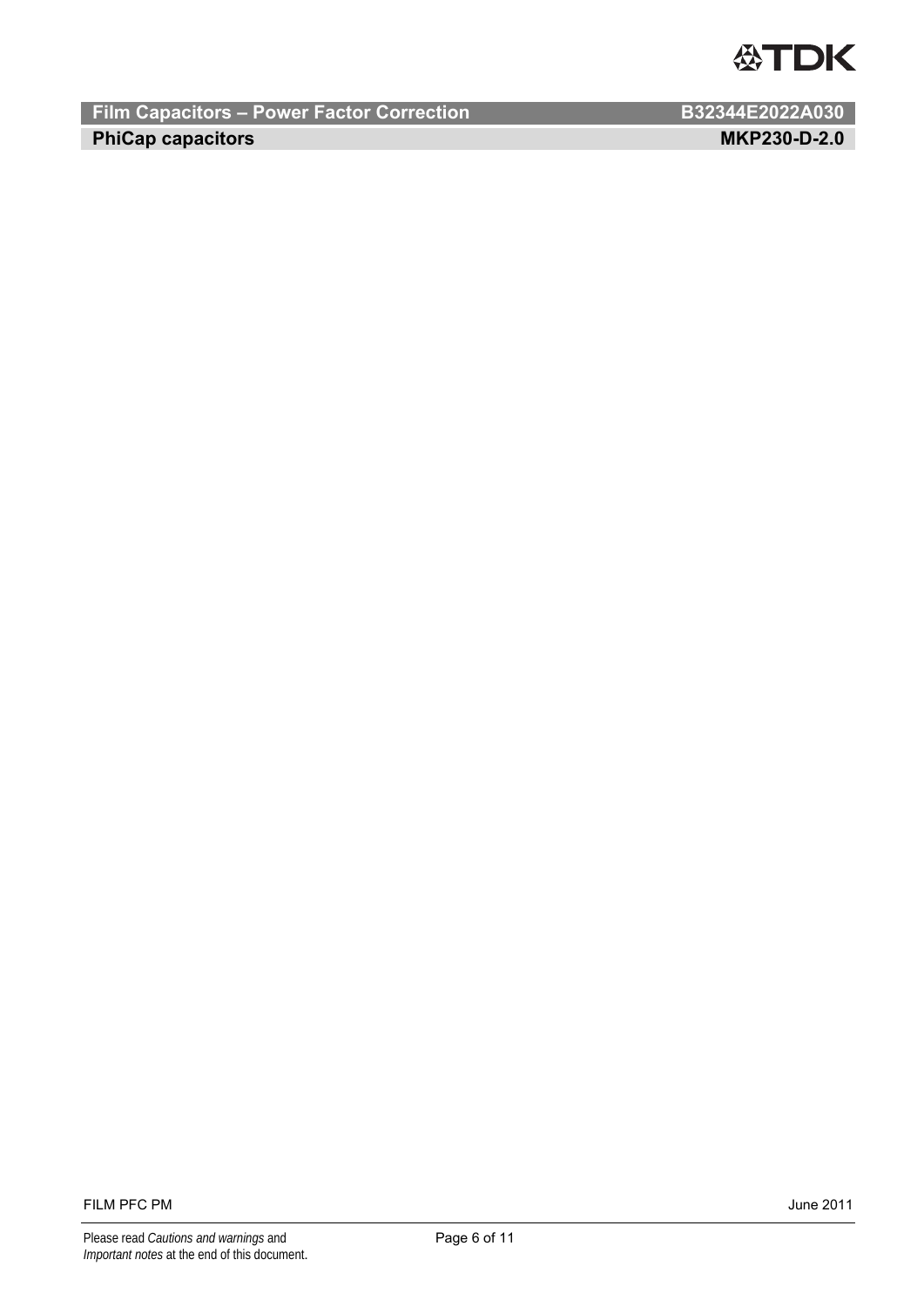# 《ATDK

## **Film Capacitors – Power Factor Correction B32344E2022A030**

### **PhiCap capacitors MKP230-D-2.0 MKP230-D-2.0**



### **Label design Contract Contract Contract Contract Contract Contract Contract Contract Contract Contract Contract Contract Contract Contract Contract Contract Contract Contract Contract Contract Contract Contract Contract C**



**KLX1843-0-F**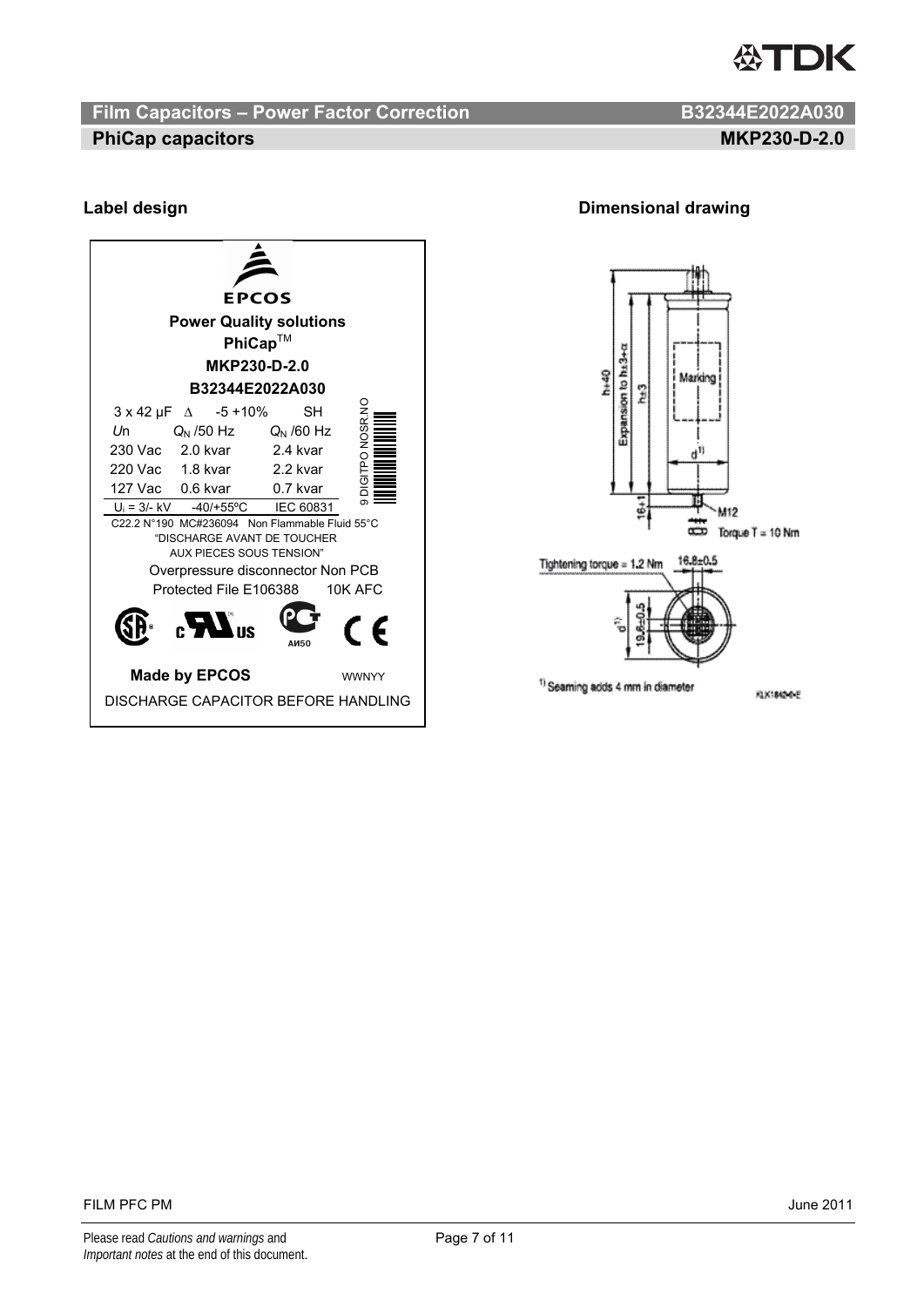

# **Film Capacitors – Power Factor Correction B32344E2022A030**

#### **PhiCap capacitors MKP230-D-2.0 MKP230-D-2.0**

#### **Cautions and warnings**

- In case of dents of more than 1 mm depth or any other mechanical damage, capacitors must not be used at all.
- $\blacksquare$  This applies also in cases of oil leakages.
- To ensure the full functionality of the overpressure disconnector, elastic elements must not be hindered and a minimum space of 12 mm has to be kept above each capacitor.
- $\blacksquare$  Do not handle the capacitor before it is discharged.
- Resonance cases must be avoided by appropriate application design in any case.
- Handle capacitors carefully, because they may still be charged even after disconnection due to faulty discharging devices.
- $\blacksquare$  Protect the capacitor properly against over current and short circuit.
- Failure to follow cautions may result, worst case, in premature failures, bursting and fire.

#### **Dischargin**

Capacitors must be discharged to a maximum of 10% of rated voltage before they are switched in again. This prevents an electric impulse discharge in the application, influences the capacitor's service life and protects against electric shock. The capacitor must be discharged to 75 V or less within 3 minutes. There must be not any switch, fuse or any other disconnecting device in the circuit between the power capacitor and the discharging device. PhiCap capacitors E-series have a premounted ceramic discharge module; alternatively discharge reactors are available from EPCOS. Discharge and short circuit capacitor before handling!

#### Service life expectancy

Electrical components do not have an unlimited service life expectancy; this applies to self-healing capacitors too. The maximum service life expectancy may vary depending on the application the capacitor is used in.

#### Safety

Electrical or mechanical misapplication of capacitors may be hazardous. Personal injury or property damage may result from bursting of the capacitor or from expulsion of oil or melted material due to mechanical disruption of the capacitor.

- Ensure good, effective grounding for capacitor enclosures.
- $\blacksquare$  Provide means of disconnecting and insulating a faulty component/bank.
- The terminals of capacitors, connected bus bars and cables as well as other devices may also be energized.
- Follow good engineering practice.

#### Thermal load/over-temperature

After installation of the capacitor it is necessary to verify that maximum hot-spot temperature is not exceeded at extreme service conditions.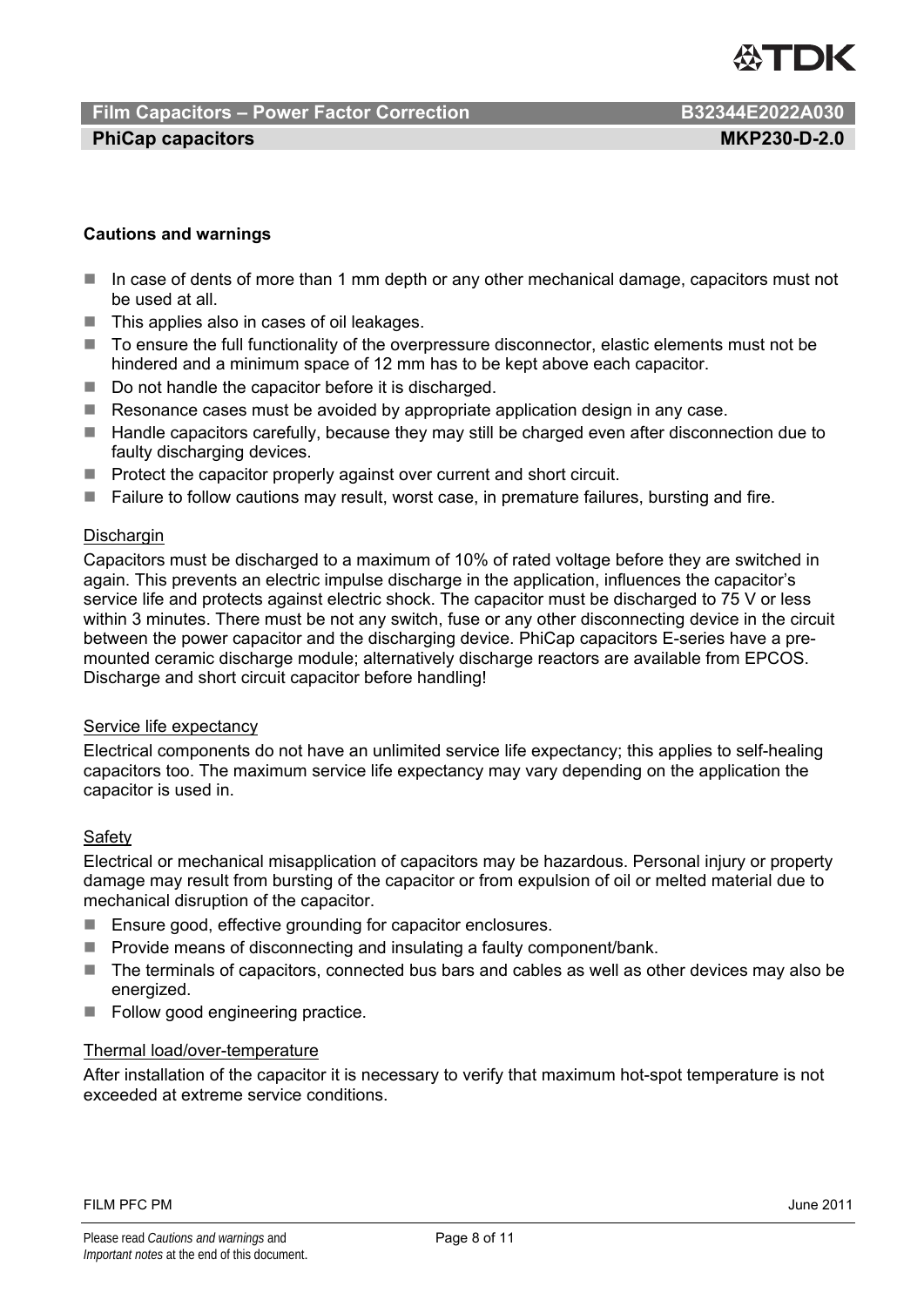# STDK

## **Film Capacitors – Power Factor Correction B32344E2022A030**

#### **PhiCap capacitors MKP230-D-2.0 MKP230-D-2.0**

#### Overpressure disconnector

To ensure full functionality of an overpressure disconnector, the following must be observed:

- 1. The elastic elements must not be hindered, i.e.
	- Connecting lines must be flexible leads (cables).
	- There must be sufficient space (min. 12 mm) for expansion above the connections. This will enable a longitudinal extension of the can to secure the overpressure disconnector work.
	- $\blacksquare$  Folding beads must not be retained by clamps.

2. The maximum allowed fault current of 10000 A in accordance with UL 810 standard must be assured by the application.

3. Stress parameters of the capacitor must be within the IEC60831 specification.

#### Overcurrent and short circuit protection

- Use HRC fuses or MCCBs for short circuit protection. Short circuit protection and connecting cables should be selected so that 1.5 times the rated capacitor current can be permanently handled.
- HRC fuses do not protect a capacitor against overload they are only for short circuit protection.
- The HRC fuse rating should be 1.6 to 1.8 times rated capacitor current.
- Do not use HRC fuses to switch capacitors (risk of arcing).
- Use thermal magnetic over current relays for overload protection.

#### Resonance cases

Resonance cases must be avoided by appropriate application design in any case. Maximum total RMS capacitor current (incl. fundamental harmonic current) specified in technical data must not be exceeded.

#### Re-switching vs. phase-opposition

In case of voltage interruption, a sufficient discharge time has to be ensured to avoid phaseopposition and resulting high inrush currents.

#### Vibration resistance

The resistance to vibration of capacitors corresponds to IEC 68, part 2–6.

| <b>Test duration</b>   | 6 h*                   |  |
|------------------------|------------------------|--|
| Frequency range 1      | $1055$ Hz*             |  |
| Displacement amplitude | $0.75$ mm <sup>*</sup> |  |
|                        |                        |  |

\*corresponding to max. 98.1 m/s or 10 *g*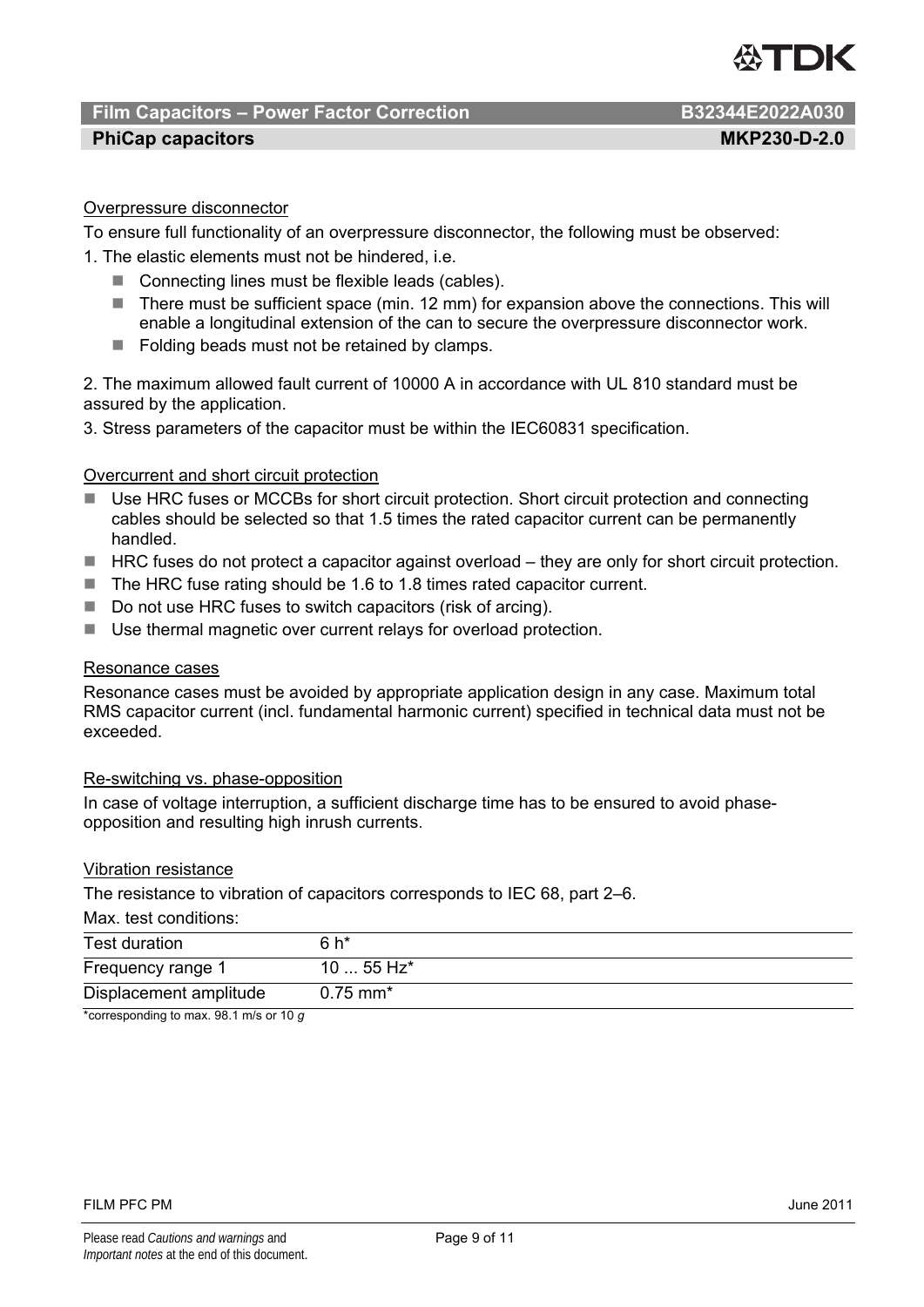

# **Film Capacitors – Power Factor Correction B32344E2022A030**

#### **PhiCap capacitors MKP230-D-2.0 MKP230-D-2.0**

These figures apply to the capacitor alone. Because the fixing and the terminals may influence the vibration properties, it is necessary to check stability when a capacitor is built in and exposed to vibration. Irrespective of this, you are advised not to locate capacitors where vibration amplitude reaches the maximum in strongly vibrating equipment.

#### Mechanical protection

The capacitor has to be installed in a way that mechanical damages and dents in the aluminum can are avoided.

#### **Grounding**

The threaded bottom stud of the capacitor has to be used for grounding. In case grounding is done via metal chassis that the capacitor is mounted to, the layer of varnish beneath the washer and nut should be removed. The maximum tightening torque is 10 Nm.

#### Maintenance

- $\blacksquare$  Check tightness of the connections/terminals periodically.
- Take current reading twice a year and compare with nominal current. Use a harmonic analyser or true effective RMS-meter.
- $\blacksquare$  In case of current above the nominal current check your application for modifications.
- If a significant increase in the amount of non-linear loads has been detected, then a consultant has to be called in for a harmonic study.
- In case of the presence of harmonics installation of a de-tuned capacitor bank (reactors) must be considered.
- Check the discharge resistors/reactors and in case of doubt, check their function:
	- (1) Power the capacitor up and down.
	- (2) After ≤ 90 seconds the voltage between the terminals must decline to less than 75 V.
- Check the temperature of capacitors directly after operation for a longer period, but make sure that the capacitors have been switched off. In case of excessive temperature of individual capacitors, it is recommended to replace these capacitors, as this should be an indication for loss factor increase, which is a sign for reaching end of life.

#### Storage and operating conditions

Do not use or store capacitors in corrosive atmosphere, especially where chloride gas, sulfide gas, acid, alkali, salt or the like are present. In dusty environments regular maintenance and cleaning especially of the terminals is required to avoid conductive path between phases and/or phases and ground.

#### **Note**

For detailed information about PFC capacitors and cautions, refer to the latest version of EPCOS PFC Product Profile.